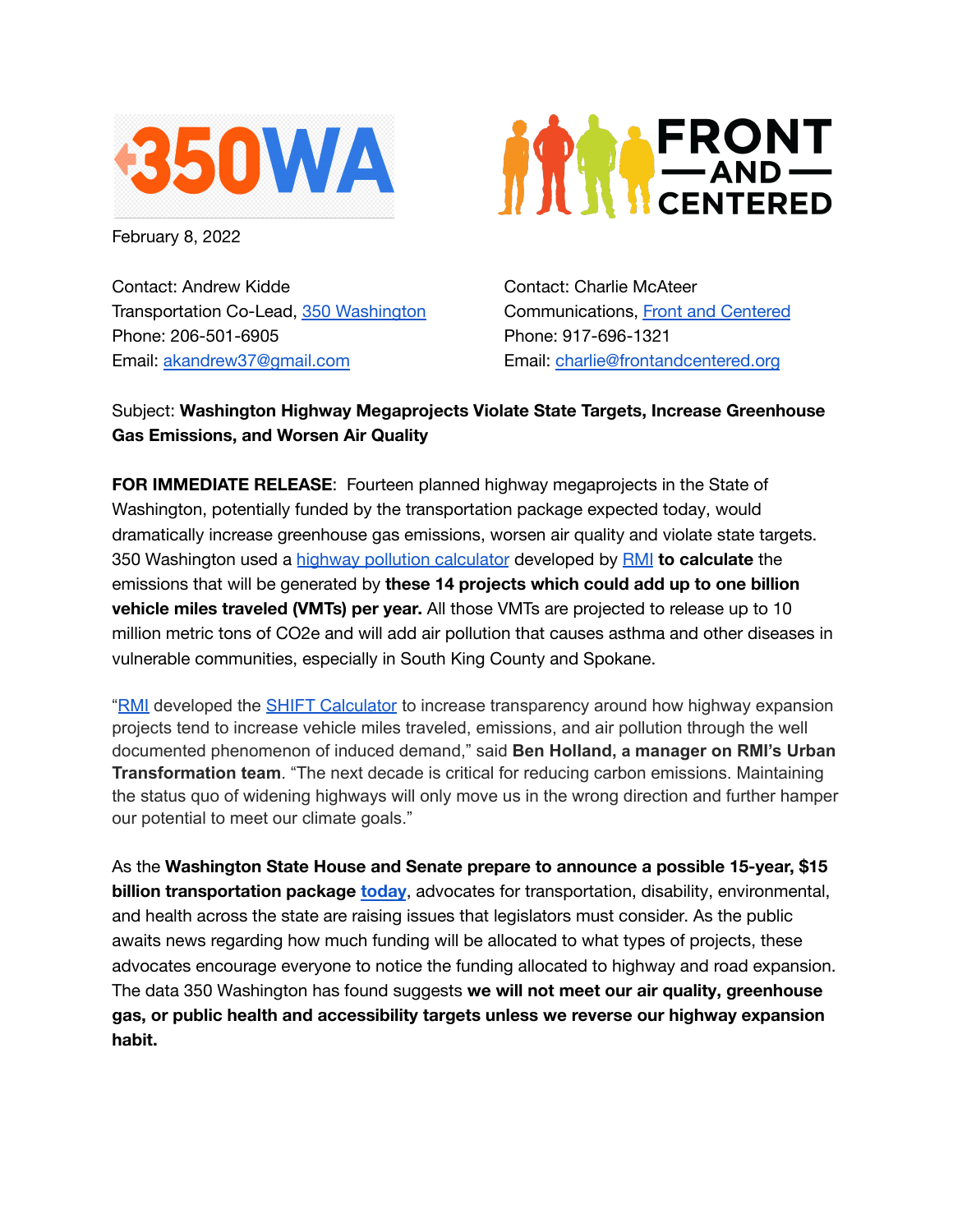According to **Paulo Nunes-Ueno of Front and [Centered,](https://frontandcentered.org)** frontline communities in Washington State suffer first and worst from the environmental harms of pollution from freeways and expanding and building new highways will only make these environmental health disparities worse. "We need to stop asking BIPOC communities to bear the cost of our addiction to oil and autos," said Nunes-Ueno. "If we keep going this way, widening highways and roads while neglecting transit and sidewalks, we will lock in emissions for decades to come and lock many people out of opportunities to thrive."

"Every mile of highway expansion means more children dead in vehicle collisions and a higher number of cardiovascular and preterm births from air pollution," warns **Dr. Annemarie Dooley of Washington Physicians for Social [Responsibility](https://www.wpsr.org)**. "The exact opposite is true for every extra mile of bus, rolling, and strolling infrastructure. Biking alone is associated with 40% reduction in cardiac and cancer deaths. Where to put transportation funds should be an easy decision for legislators."

In addition to these health impacts on vulnerable communities, our spending on highway expansion megaprojects delivers unjust access to mobility. As **Katie Wilson of the [Transit](https://transitriders.org) [Rider's](https://transitriders.org) Union** notes, "It's long past time for Washington state to prioritize public transit over building new highways. Our members ride transit because they are low-income, or disabled, or trying to do their part to reduce carbon emissions. Transit riders across the state are treated like second-class residents when lawmakers fail to invest in world-class, affordable public transit."

"Every new lane of traffic means higher speeds, longer crossings, and more risk for people walking and rolling," said **Anna Zivarts of Disability Rights [Washington](https://www.disabilityrightswa.org)**. "Wider and higher speed roads are more difficult and far more dangerous for those of us without the privilege of driving to cross, meaning we become more reliant on asking people to drive us, and we become further isolated and segregated from community participation. We are fighting for communities where we all have equitable access, but every new lane of traffic widens the chasm we must bridge to reach an accessible future."

Others note that adding lanes for single-occupancy vehicles takes us in the wrong direction for fighting climate, and at the same time will not cure congestion. "It is so essential right now to push back on the misconception that expanding highways is going to solve our congestion problems," said **Grace Hope of 350 [Washington](https://www.350wa.org/our-groups)**. "The science behind this shows that it leads to more driving, more community pollution, and more greenhouse gas emissions. We need to be sure we're investing in infrastructure that safely moves freight to communities and gets all people where they need to go without having to sacrifice a healthy environment or a stable climate for future generations."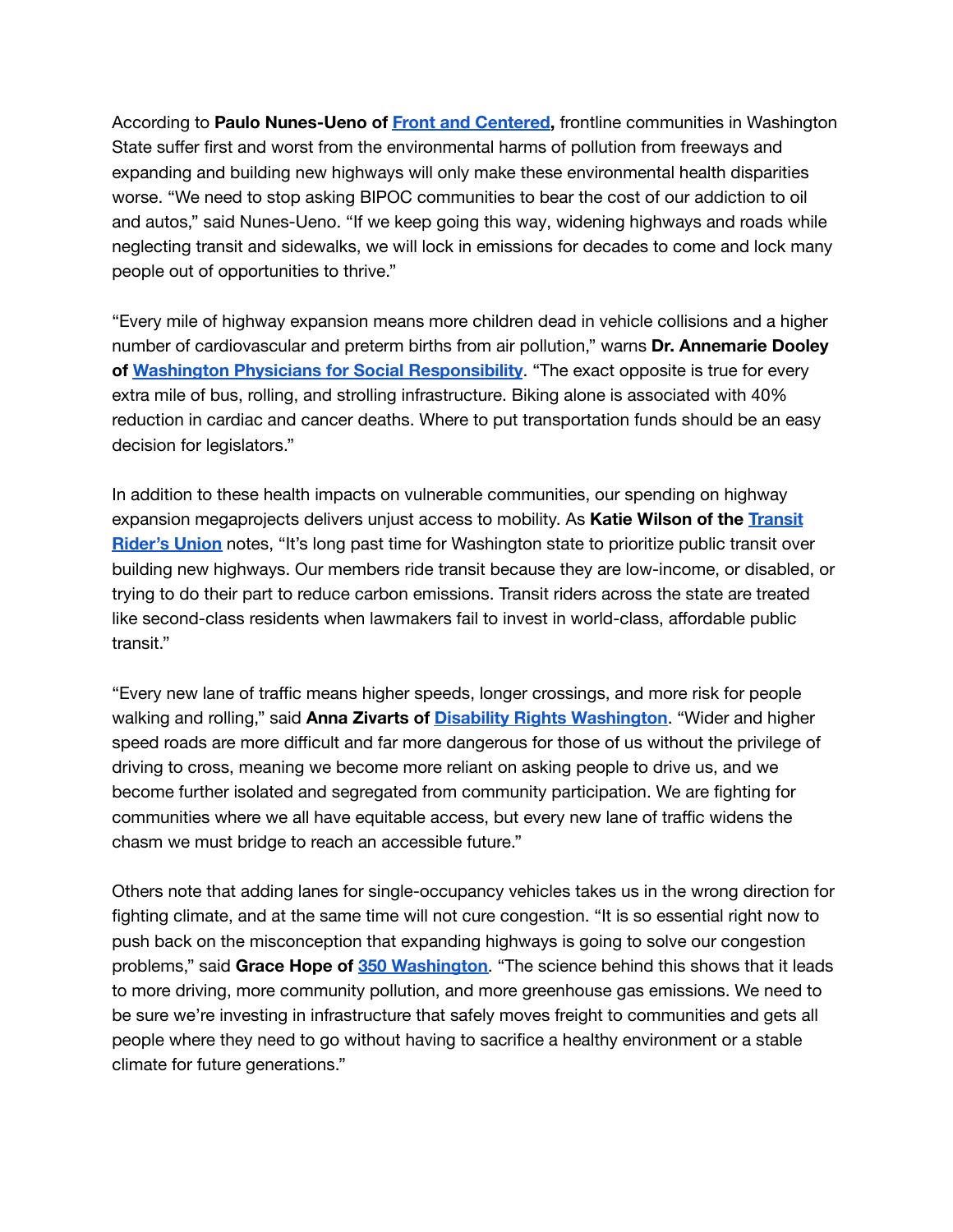"Based on legislative interviews and WSDOT project lists we believe the impending transportation package will likely include several of these highway expansion projects," said **Erin Dixon of 350 [Tacoma](https://www.350tacoma.org)**. "Yet the legislature has not yet looked at the cumulative climate impacts of these megaprojects, even though transportation is already our biggest source of climate pollution. Nor did they look at the specific health implications for communities. Given the damages to climate and health, this data must be considered. Further, legislators should note that the total Vehicle Miles Traveled and Greenhouse Gas emissions from these projects will violate targets written into law by the legislature in 2007-8." (RCW 70.235.020; RCW 47.01.440)

"The state legislature has focused on highway expansion for 60 years and where has it gotten us?" asks **Doug Trumm**, **executive director of The [Urbanist](https://www.theurbanist.org/)**. "Every six or seven years when it's time to pass another state transportation package they insist this time they will finally solve congestion by widening highways, but it never happens and the never-ending quest continues. The state's decision to prioritize infrastructure for fast-moving cars instead of infrastructure for people walking, rolling, biking, and riding transit has meant steadily climbing pollution and traffic deaths instead of the mobility justice and vibrant, pollution-free communities we deserve. We have to start investing in the future instead of repeating the mistakes of the past."

Spending money on highway expansion may also be irresponsible after neglecting our existing roads and bridges for so many years. Washington's Transportation Secretary [Roger](https://www.seattletimes.com/opinion/editorials/prioritize-fixing-i-5s-ailing-ship-canal-bridge/) Millar says "we need to be spending \$2 billion a year (on maintenance and preservation) and we're spending \$925 million dollars a year." A fix-it first approach is called for in a recent [#TakesTransportation](https://docs.google.com/document/d/1Mvllf1BVtOMs75uN6-VpFaxQfFoT54_K-qoFy2v4Ftc/edit) resolution, reports **Frances Merenda** of the **36th District [Democrats](http://36th.org/?doing_wp_cron=1644197098.3174569606781005859375)**: "Making massive investments in highway expansion now will generate expenses down the road as we increase pollution and create a backlog of maintenance. Instead, we must care for the assets we have already built by prioritizing safety, maintenance, and preservation of current highways, local roads, and sidewalks over expensive and harmful expansion." The State Democrat party has also endorsed a "fix-it-first, pro-mode-shift position" in a recent [Sustainable](https://www.wa-democrats.org/wp-content/uploads/2021/10/Resolution-983-PASSED-Funding-for-Sustainable-Mobility.pdf) Mobility resolution, according to **Arvia Morris** of the **[Environment](https://eccwa.org/wp/) and Climate Caucus of the [Washington](https://eccwa.org/wp/) State Democrats**.

One of the larger megaprojects, the North Spokane Corridor (US 395) will, all on its own, generate up to 220 million vehicle miles per year and up to 2.2 million metric tons of CO2e. According to **Linda Carroll, [SpokeAT](https://www.spokat.org) (Spokane Active Transportation),** the new freeway will also "sever a sequence of six east-west streets, cutting off most of the Minnehaha neighborhood in northeast Spokane that I grew up in. The sour cherry on the sundae is that, in order to receive funds earmarked for active transportation, planners are looking to add a bike lane that will probably run alongside the motor vehicle lanes, with cars spewing exhaust and particulate pollution in the faces of whatever brave cyclists manage to use it."